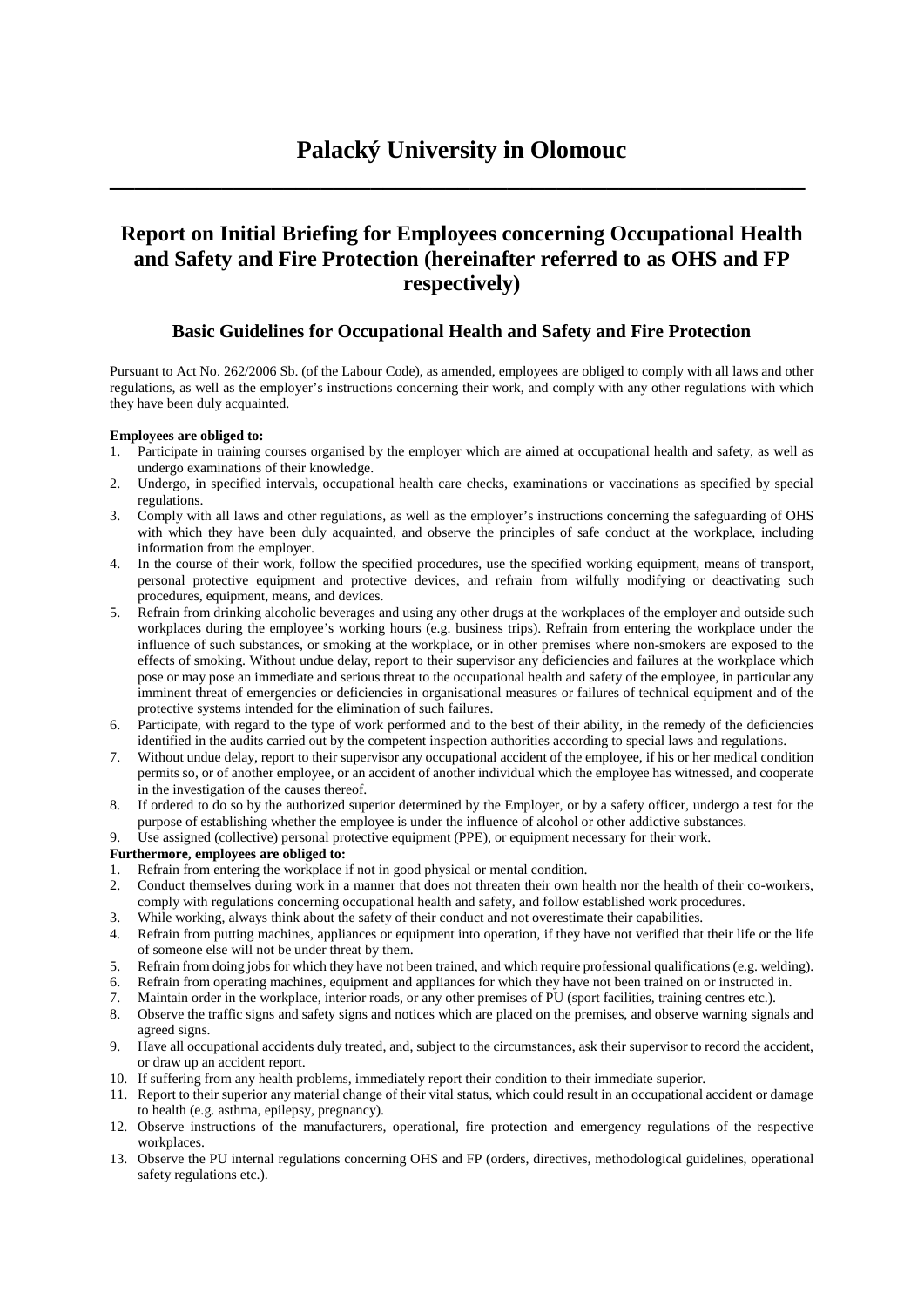14. Report to their superior any change in professional qualification (seizure of their driving license, their professional qualification certificate etc.).

#### **Employees are prohibited to:**

- Enter workplaces and premises where they have not been sent for work reasons.
- 2. Remove or damage safety equipment, covers, or signage.
- 3. If not authorized to do so, work with machinery, electrical, gas, pressure or lifting equipment, devices or tools, for which they have not been duly trained.
- 4. Repair or clean machinery and equipment while in operation.
- 5. Distract in any way the attention of employees, especially if these are working with machinery, equipment, technical devices or hazardous chemical substances, lasers, radioactive emitters etc.

Before any new work is started, when an employee is hired, reassigned or transferred or when a change occurs in the working conditions or work environment, or upon the implementation of or change in the working equipment, technologies, and procedures, employees are entitled to be informed about the occupational safety and fire protection **by their immediate superior**.

**Within the scope of their job responsibilities, all managing employees are obliged to provide instructions and information regarding the occupational health and safety and fire protection, as well as inform the employees of any safety risks involved in their job.**

Should the employees fail to understand something, or if something is unclear to them, they shall ask their superior for clarification.

**Managing employees are obliged to equip employees with all required personal protective equipment, or as the case may be, detergents, disinfectants, and washing liquids before such employees enter the workplace.**

#### **Safety regulations for employees without electrical engineering qualification, who are professionally designated as acquainted employees:**

Acquainted employees may only operate electrical small and low voltage devices within the sense of implementing regulations and local work and technological procedures. They are obliged to comply with operating and safety instructions, rules, guidelines, directives and manuals related to the work with electrical devices of the respective kind and voltage.

#### **Acquainted employees are obliged to:**

- Before moving or shifting work machines or appliances which are connected to the mains with a moveable supply line with a plug, safely disconnect such machines from the mains by pulling the plug out of the socket to avoid interruption, or by disengaging the supply lines. This requirement does not apply to such devices which have been particularly designed and adjusted to such a purpose, such as lights, some home appliances, manual electromechanical tools, etc.
- Inspect an electrical appliance or device before it is switched on; visually examine the condition of the electrical appliance or device with respect to safety and avoidance of electric shock.
- If the employee detects any defect on the device (such as tingling caused by the electric current, rattling, excessive heating of some part, unusually noisy or intermittent operation, defective insulation, smoke, jerky run-up or smell of burning), he or she must switch off the electrical device immediately, prevent its further use and report the defect to the manager of the workplace.
- It is prohibited to open electric power switchboards, switch on tripped circuit breakers, fuses etc.
- It is prohibited to use loosened or damaged sockets and switches.
- − It is prohibited to work with electrical appliances and devices with wet hands, or if the appliances are wet.
- It is prohibited to use electrical appliances if their protective cover is missing.
- It is prohibited to strain moveable electric feed lines by pulling on them.
- It is prohibited to run electric feed lines over sharp edges.
- − It is prohibited to use electrical appliances for purposes other than those for which they have been designated by the manufacturer.
- It is prohibited to strain electrical appliances or devices above the defined technical parameters.

### **Damaged electrical appliances or devices must not be used!!!**

#### **First aid for electric shock:**

 The rescuer must especially mind his or her own safety and must make sure not to get connected to the electric circuit, to stand on a non-conducting surface, nor touch metal objects, wet walls or the injured person's wet clothes. The injured person himself or herself cannot release the object he or she is clutching as the electric current causes spastic muscle contractions. If the injured person is in such a position that he or she would fall down after disconnecting from the electric current or conductor (for instance, when holding a conductor on an electricity pylon, a ladder, etc., while not fastened with a belt), he or she must be secured from falling down, and therefore from further injury, before disconnecting from electric current.

For low voltage, it is possible to switch off power by the relevant switch, or by pulling the plug out of the socket. If this is not possible, remove the electric conductor in a suitable way using a dry, non-conducting material, such as rubber, at least a 30-centimetre long wooden stick, dry rope or cloth. The keys to section switches are usually deposited at the porter's lodge of the respective building.

The injured person must be pulled out (dragged) from contact with electric current. If the electric power has not been switched off, the rescuer must not touch the injured person's body or the wet parts of his or her clothes with their bare hands. If the injured person (or his or her clothes) burn because of the electric current or from any other cause, extinguish with dry cloth, preferably with a fireproof blanket, after switching off the electrical power. After rescuing the injured person from the electric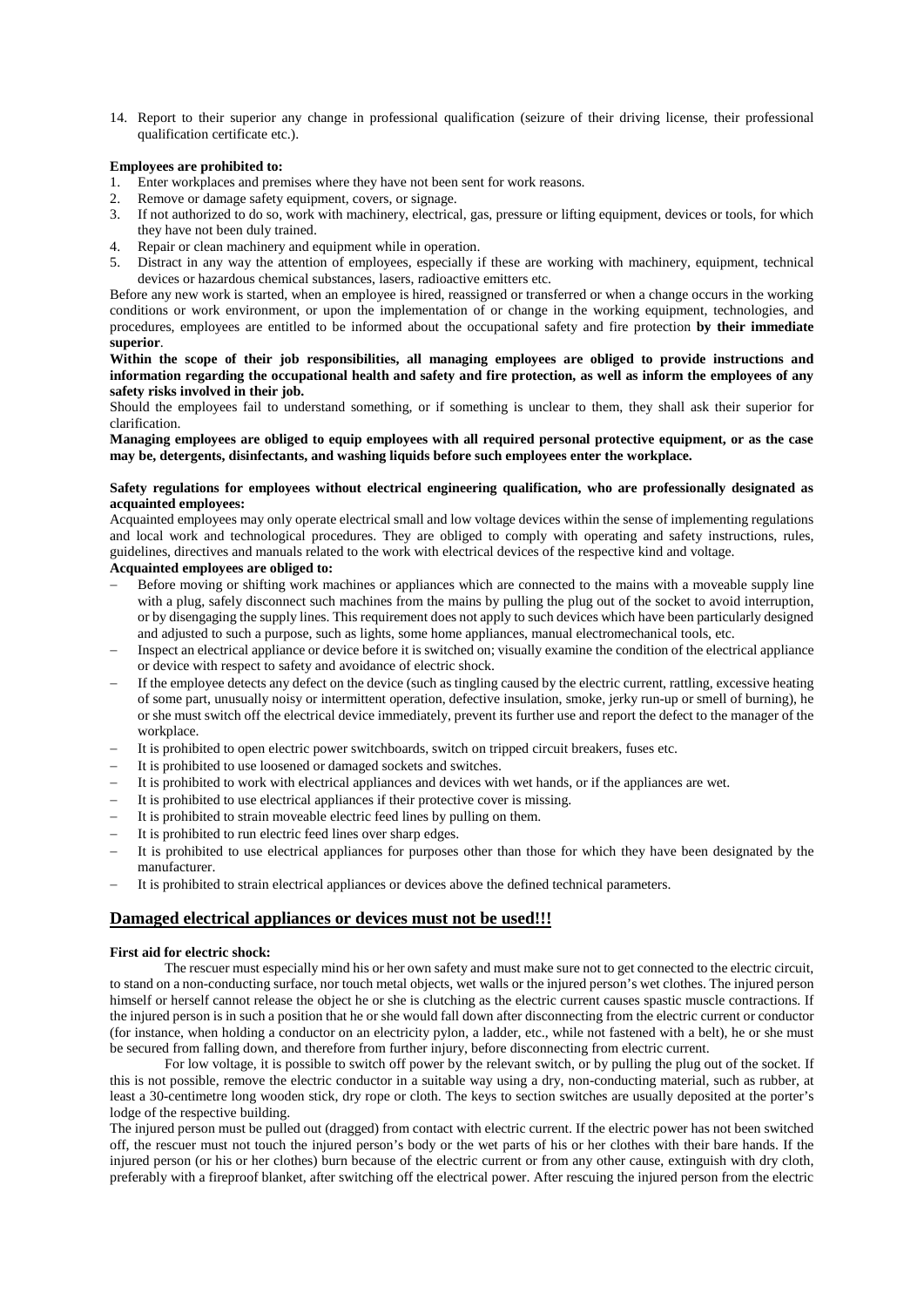current, **the rescuer is obliged to provide first aid** until the arrival of a medical doctor. The rescuer should not lose time by treating injuries such as minor bleeding, fractures or burns, but should instead concentrate on wounds that bleed profusely from an artery, which should be treated by covering with provisional pressure bandage. If the injured person does not breathe in a normal way, artificial respiration and chest compressions must be started immediately. Even in the case of a light electric shock the injured person must be taken to a doctor.

External cardiac massage and artificial respiration shall only be started if the injured person is unconscious and does not breathe in a normal way.

## **External cardiac massage**

 The rescuer shall place the injured person on a hard surface and kneel down to his or her chest. The palm edge of one hand of the rescuer shall be placed in the middle of the injured person's chest and the palm edge of the other hand shall be put on top of the first one. The fingers of both hands shall be laced. The rescuer shall lean over the chest of the injured person so that the upper limbs of the former are stretched and perpendicular to the breastbone of the injured person, and shall start compressing the breastbone 100 times per minute to a depth of 4-5 centimetres. After each compression, the pressure on the chest shall be released, but the hands of the rescuer shall not lose contact with the chest of the injured person. Both the compression and relaxation shall last the same interval.

 If another rescuer is present, he or she should continue with oral resuscitation with the frequency of 2 breaths per 30 chest compressions. The ratio of 30:2 is universal and shall be observed even if there is only one rescuer. If there are two or more rescuers, it is recommended that they take turns in doing chest compression every 2 minutes.

#### **Artificial Respiration**

 The first two artificial respirations shall take place after the chest has been compressed 30 times. As a rule, the oral cavity shall not be examined. The airways shall be cleared by bending the head of the injured person back and lifting his or her chin up, while he or she is lying on their back. The rescuer shall bend the head back with the palm edge of one of his or her hands placed on the forehead and the fingertips of the other hand shall be used to lift the chin of the injured person up. In this position, the hand on the forehead shall press the nostrils between the thumb and the index finger, the thumb of the other hand shall be used to slightly open the mouth of the injured person, and the rescuer, during his or her normal inhalation, shall use his or her lips to embrace the mouth of the injured person and shall breathe the normal breathing volume out into the mouth of the injured person. Breathing in and out shall take about 1 second. At the same time, the rescuer is trying to watch the movements of the chest, signalling whether the respiration is done correctly.

#### **Important: The external cardiac massage shall only be interrupted for as short periods as possible (ideally only to make 2 artificial respirations)!**

#### **The provision of first aid may only be terminated if the rescuers have become exhausted, if the normal respiration of the injured person has resumed or if the injured person has been handed over to professional rescuers.**

Only after the basic life support has been ensured will burns and fractures be treated. Any fractured extremity must be immobilized using splints. Wounds may bleed from veins (where blood pours continuously) or from arteries (blood spurts in an interrupted current).

In the event of injuries caused by electric shock, it is essential not to move the injured person in any way, unless he or she has larger burns, or is bleeding profusely from larger arteries. **Never leave the injured person, not even for a moment!!!**

If the injured person is unconscious but breathes normally, has a palpable pulse and does not show any signs of a serious injury, he or she shall be placed into the recovery position on their side with head tilted back to free airways. The injured person must not drink anything or take any medicines. The injured person shall be under constant supervision and his or her breathing shall be monitored. If his or her condition changes, i.e. does not breathe normally, the injured person shall be put on his or her back and external cardiac massage and artificial respiration shall be started.

#### **Brief Summary of the Procedure for Providing First Aid**

- 1. Act quickly, but calmly and purposefully. Make sure that the rescuer is safe in order to avoid further possible health hazard.
- 2. Remove the injured person from the electric current by switching the current off, pushing the conductor away or pulling the injured person away.

Beware of step voltage if high or very high voltage is involved!

- 3. Ascertain the mental condition (by shaking his or her shoulders and asking aloud -e.g. "Are you okay?").
- 4. If the injured person does not respond, try to call for help in the surroundings e.g. by calling "Help!".
- 5. Turn the injured person onto his or her back, free his or her airways and watch whether he or she is breathing normally, i.e. breathes regularly, it is possible to feel the flow of air which is breathed out, to hear the breathing and see regular chest movements.
- 6. If the injured person breathes normally, he or she shall be placed in the recovery position.
- 7. If the injured person does not breathe normally, an ambulance shall be called for immediately by dialling **155** or **112**.
- 8. External cardiac massage and artificial respiration in the 30:2 ratio shall be started immediately. (Start with 30 chest compressions!).
- 9. Call a medical doctor and inform the supervisor of the workplace as soon as possible.

#### **FIRE PROTECTION**

#### **Basic obligations:**

1. All employees are obliged to conduct themselves in such a manner so as not to cause a fire. Any person noticing a fire shall extinguish it using available fire extinguishing means or take measures necessary to prevent its spread (if the safety of such a person is not endangered). Report the fire (or provide for its reporting) to the Fire Rescue Service of the Olomouc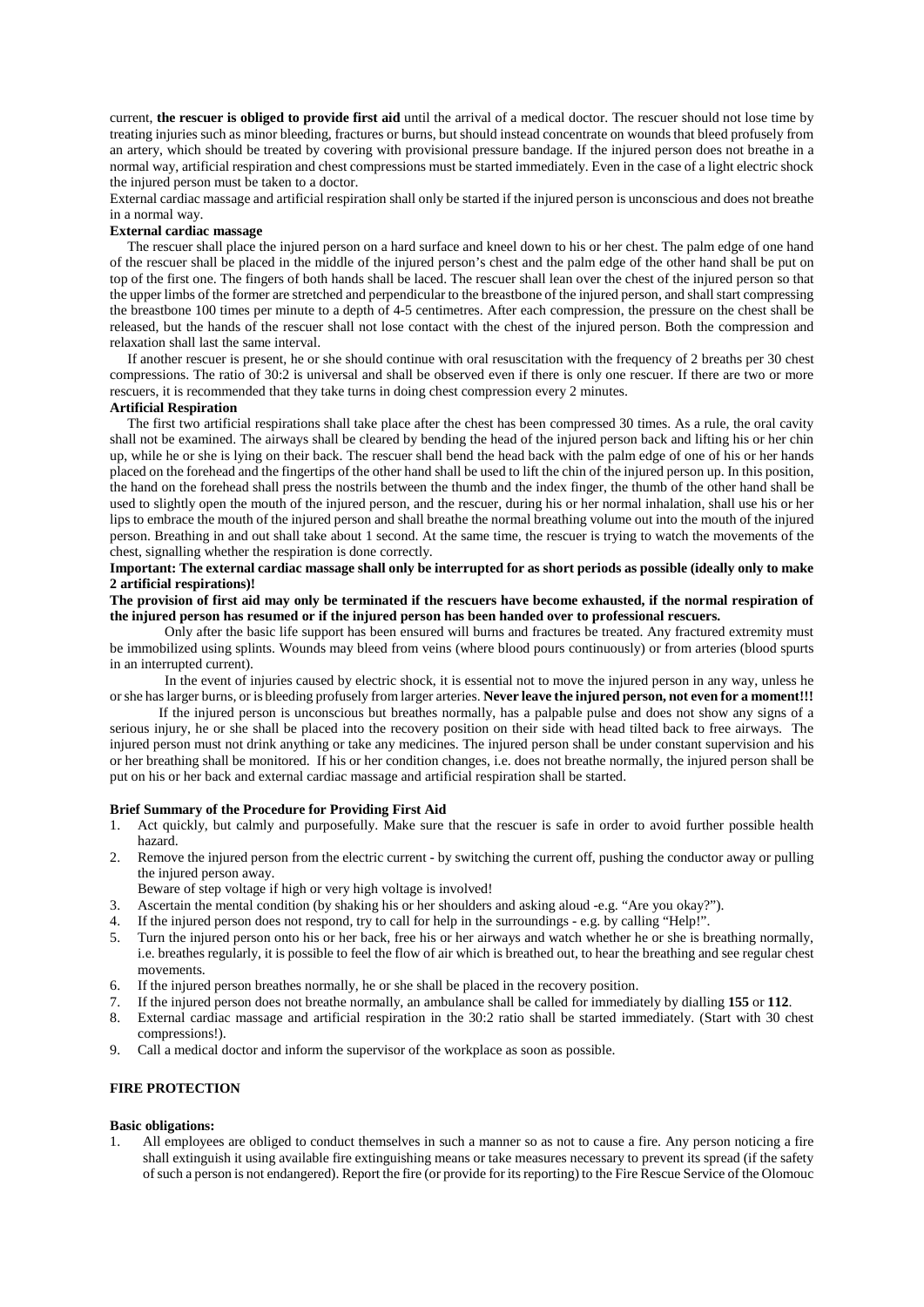Region (**phone number 150, or European Emergency call number 112**) or to the fire alarm service of the building, and without undue delay inform the superior.

# **In relation to fire protection, employees are obliged to:**

- 1. Comply with the instructions on fire risk with respect to operation, as well as instructions on the characteristics of substances and materials they work with. Acknowledge the instructions on the location of the main electricity, water and gas shut-off valves, as well as on the placement of portable fire extinguishers and fire hydrants. Comply with the fire fighting rules of the buildings, building evacuation plans, fire alarm plans, or as the case may be, fire alarm service rules, and any other regulations and instructions related to fire protection.
- 2. Take part in education and specialized training in fire protection and pass required examinations.
- 3. Inform their superior of any defects that could endanger fire safety and, with regard to his or her abilities and possibilities to take part in removing such defects.
- 4. **Observe the smoking prohibition** (with the exception of places designated for smokers).
- 5. Not to work with pressurized bottles for technical or medicinal gases without necessary training.
- 6. Place flammable materials and flammable liquids and gasses (chemical substances, dyes, oils, solvents, detergents) only in places designated for such purposes.
- 7. Respect the ban on using private electrical, gas or other appliances, particularly with naked flame, or radiant heat.
- 8. Refrain from repairing or interfering with the electric installation and appliances without having electrical engineering qualification.
- 9. Maintain free access to distributors and main electricity, gas and water shut-off valves, fire safety devices, fire fighting equipment and pressure bottles for technical and medicinal gasses.
- 10. Refrain from blocking emergency paths or emergency exits at any time.

By signing hereof the employee acknowledges that within the initial briefing he or she has been acquainted with use of handoperated fire extinguishers located at the workplace, fire alarm regulations, fire safety regulations and the building evacuation plan.

#### **Instruction on portable fire extinguishers**

**1. Water Portable Fire Extinguisher**

| a) extinguishing agent                   | - solution of water and potassium carbonate                                                           |
|------------------------------------------|-------------------------------------------------------------------------------------------------------|
| b) effect                                | - cooling                                                                                             |
| c) suitable for                          | - extinguishing solid substances (wood, paper, textiles)                                              |
| d) unsuitable for                        | - flammable liquids (paints, oils, fats)                                                              |
| e) never use to extinguish!!!            | - electrical devices!!!                                                                               |
| 2. Dry Powder Portable Fire Extinguisher |                                                                                                       |
| a) extinguishing agent                   | - universal extinguishing powder                                                                      |
|                                          |                                                                                                       |
| b) effect                                | - reduces the energy required for burning and isolates the burning object from the<br>surrounding air |
| c) suitable for                          | - burning solid substances (wood, coal, textiles)                                                     |

- liquids (petrol, oil, varnishes, tar)
	- gasses (acetylene, methane gas, hydrogen)
	- electrical devices under voltage up to 1,000 V
- d) unsuitable for loosely stored organic substances (sawdust, dust, food)

#### **3. Carbon-dioxide Portable Fire Extinguishers**

| a) extinguishing agent        | - carbon dioxide                                                                  |
|-------------------------------|-----------------------------------------------------------------------------------|
| b) effect                     | - smothering, cools the burning object, expels the surrounding air                |
| c) suitable for               | - liquids (petrol, paints, varnishes)                                             |
|                               | - gasses (acetylene, methane gas, hydrogen)                                       |
|                               | - electrical devices                                                              |
| d) never use to extinguish!!! | -loosely stored loose materials (sawdust, dust) and do not use in confined spaces |

I acknowledge that I have been duly acquainted with the instructions presented at the initial briefing on occupational health and safety and fire protection. I further acknowledge that I have been acquainted with the organisation code of Palacký University in Olomouc and informed about the category, to which my job belongs to, with respect to health hazard factors. I acknowledge that I will be liable to PU in Olomouc for any damage which I cause in course of my work, or as the case may be, during other activities related to my work at PU, by breaching my obligations or by intentional conduct contrary to good manners or disturbing the peace and quiet. The same shall apply if I fail to immediately inform the supervisor of my workplace of an imminent danger (subsequent damage).

#### **I also acknowledge that I have been duly acquainted with the principles of occupational safety, namely:**

- - with occupational hazards and corrective actions while performing my job or related activities
- - with the workplace, its surroundings and working conditions
- - with technological and work procedures, or as necessary working with contagious and biological materials and methods for their disposal
- - with instruction manuals for machinery, devices, electrical appliances, technical devices and tools, and with the use of working tools
- - with safety signs, signage and signals
- 1) with the effects of hazardous substances and flammable liquids, with methods for their use and storage, corrective actions, first aid principles and required decontamination procedures and procedures for elimination of accidents, as